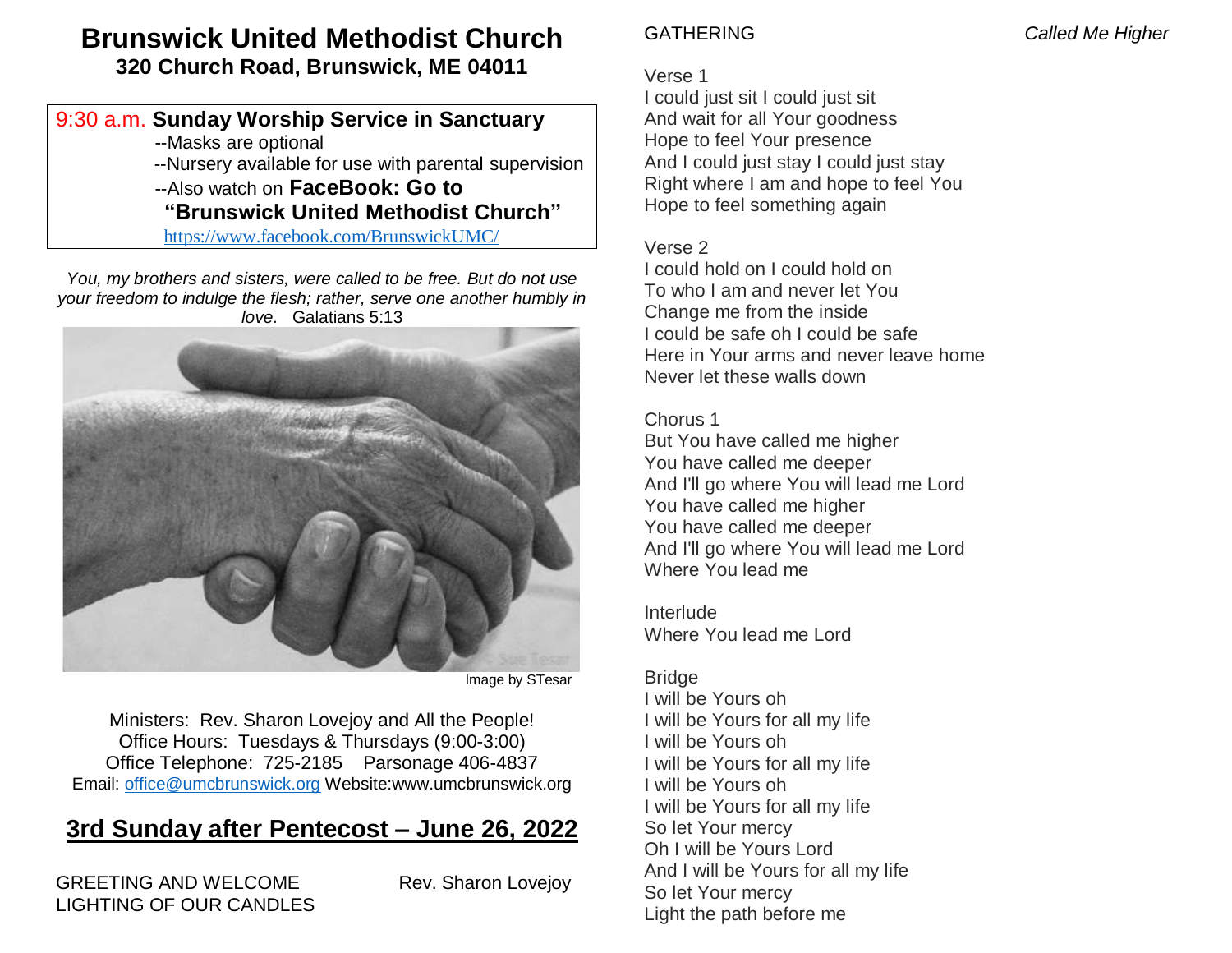## Chorus 2

(Oh) 'Cause You have called me higher You have called me deeper And I'll go where You will lead me Lord Oh 'cause You have called me higher You have called me deeper And I'll go where You will lead me Lord

## Ending

Where You lead me Where You lead me Lord Where You lead me Where You lead me Lord

CCLI Song # 5887880 / Leslie Jordan / © 2011 Integrity's Praise! Music (Admin. by Integrity Music) / Little Way Creative (Admin. by Integrity Music) / *For use solely with the SongSelect® [Terms of Use.](https://songselect.ccli.com/about/termsofuse) All rights reserved. [www.ccli.com](http://www.ccli.com/) /* CCLI License # 2270564

## *Great Are You Lord*

#### Verse

You give life You are love You bring light to the darkness You give hope You restore ev'ry heart that is broken And great are You Lord

## **Chorus**

It's Your breath in our lungs So we pour out our praise We pour out our praise It's Your breath in our lungs So we pour out our praise to You only

## **Bridge**

And all the earth will shout Your praise Our hearts will cry these bones will sing Great are You Lord (REPEAT)

CCLI Song # 6460220 / David Leonard | Jason Ingram | Leslie Jordan / © 2012 Open Hands Music (Admin. by Essential Music Publishing LLC) / So Essential Tunes (Admin. by Essential Music Publishing LLC) / Integrity's Praise! Music (Admin. by Integrity Music) / Little Way Creative (Admin. by Integrity Music) / *For use solely with* 

*the SongSelect® [Terms of Use.](https://songselect.ccli.com/about/termsofuse) All rights reserved. [www.ccli.com](http://www.ccli.com/) /* CCLI License # 2270564

## *Create in Me a Clean Heart*

Verse

Create in me a clean heart O God Fill me with Your love Let me know the healing of Your touch Create in me a clean heart O God Fill me with Your joy Touch me Lord with Your unfailing love

## **Chorus**

Cast me not away from Thy presence O Lord And take not Thy Holy Spirit from me Restore unto me the joy of Thy salvation Lord And renew a right spirit Renew a right spirit O Lord Renew a right spirit in me

Tag

Renew a right spirit Renew a right spirit O Lord Renew a right spirit in me

CCLI Song # 2416357 / Mark Cole / © 1996 Mark Cole/GT Music / *For use solely with the SongSelect® [Terms of Use.](https://songselect.ccli.com/about/termsofuse) All rights reserved. [www.ccli.com](http://www.ccli.com/) /* CCLI License # 2270564

A PRAYER FOR ILLUMINATION \*(FOW Y:C, V:2) Marcia McGee, CLM

## CHILDREN'S MESSAGE

SPECIAL MUSIC *Come, Spirit Come* 

As on that day, they gathered in An upper room, made Jesus' kin. So now let us together be, In praise enclosed and so set free. Spirit of the Living God, fall afresh on me. Spirit of the Living God, fall afresh on me.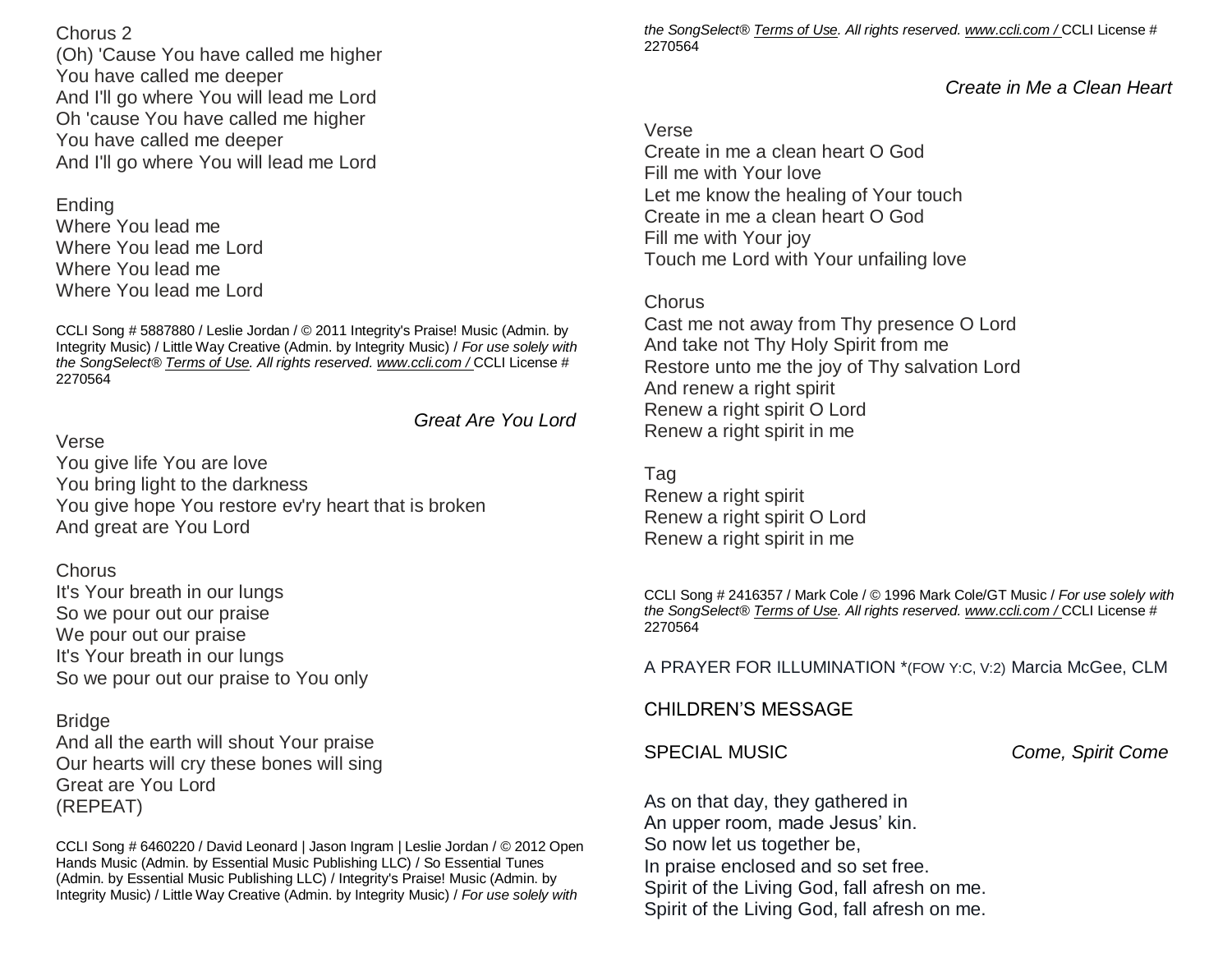Remember now, the touch of fire, Spirit filled air in that same hour As in that room they knew your power, Come now to me, my soul inspire! Spirit of the Living God, fall afresh on me. Spirit of the Living God, fall afresh on me.

Rest on us here, as then be now. Your pow'r make known, your grace allow, The words to flow, by vision formed, As old and young are strangely warmed. Melt me; mold me; fill me; use me. Spirit of the Living God, fall afresh on me.

Around this world, we watch for signs Of love made bold, of God's design. Yearning from sin's distress to be Forever saved by One in Three. Spirit of the Living God, fall afresh on me. Spirit of the Living God, fall afresh on me. Melt me; mold me; fill me; use me. Spirit of the living God, fall afresh on me.

Words by Karen L. Munson

SCRIPTURE Galatians 5:1, 13–25<br>SERMON Rev. Sharon Loveiov Rev. Sharon Lovejov

PRAYING TOGETHER PRAYER SONG *Make Me a Channel of Your Peace* TFWS 2171

## Verse1

Make me a channel of your peace. Where there is hatred, let me bring your love. Where there is injury, your pardon, Lord, And where there's doubt, true faith in you.

Verse 2 Make me a channel of your peace. Where there's despair in life, let me bring hope. Where there is darkness, only light, And where there's sadness, ever joy.

## Verse 3 Oh, Master, grant that I may never seek So much to be consoled as to console,

To be understood as to understand, To be loved as to love with all my soul.

## Verse 4

Make me a channel of your peace. It is in pardoning that we are pardoned, In giving of ourselves that we receive, And in dying that we're born to eternal life.

Words: *Prayer of St. Francis*; adapt. By Sebastian Temple; music: Sebastian Temple

## THE LORD'S PRAYER

**Our Father, who art in heaven, hallowed be thy name. Thy kingdom come, thy will be done, on earth as it is in heaven. Give us this day our daily bread. And forgive us our trespasses, as we forgive those who trespass against us. And lead us not into temptation, but deliver us from evil. For thine is the kingdom, and the power, and the glory, forever. Amen.**

#### PRESENTING OUR OFFERINGS TO GOD

DOXOLOGY *Praise God From Whom All Blessings Flow* **Praise God from whom all blessings flow! Praise God all creatures here below! Praise God above, ye heavenly host! Praise Father, Son and Holy Ghost! Praise God! Praise God! Praise God! Praise Father, Son and Holy Ghost!**

PRAYER OF DEDICATION \* (FOW Y:C, V:2) Becky Nichols

COMMUNITY SHARING & SENDING WORDS SENDING SONG *Wade in the Water* TFWS 2107

Refrain Wade in the water, wade in the water, Children, wade in the water, God's agonna trouble the water.